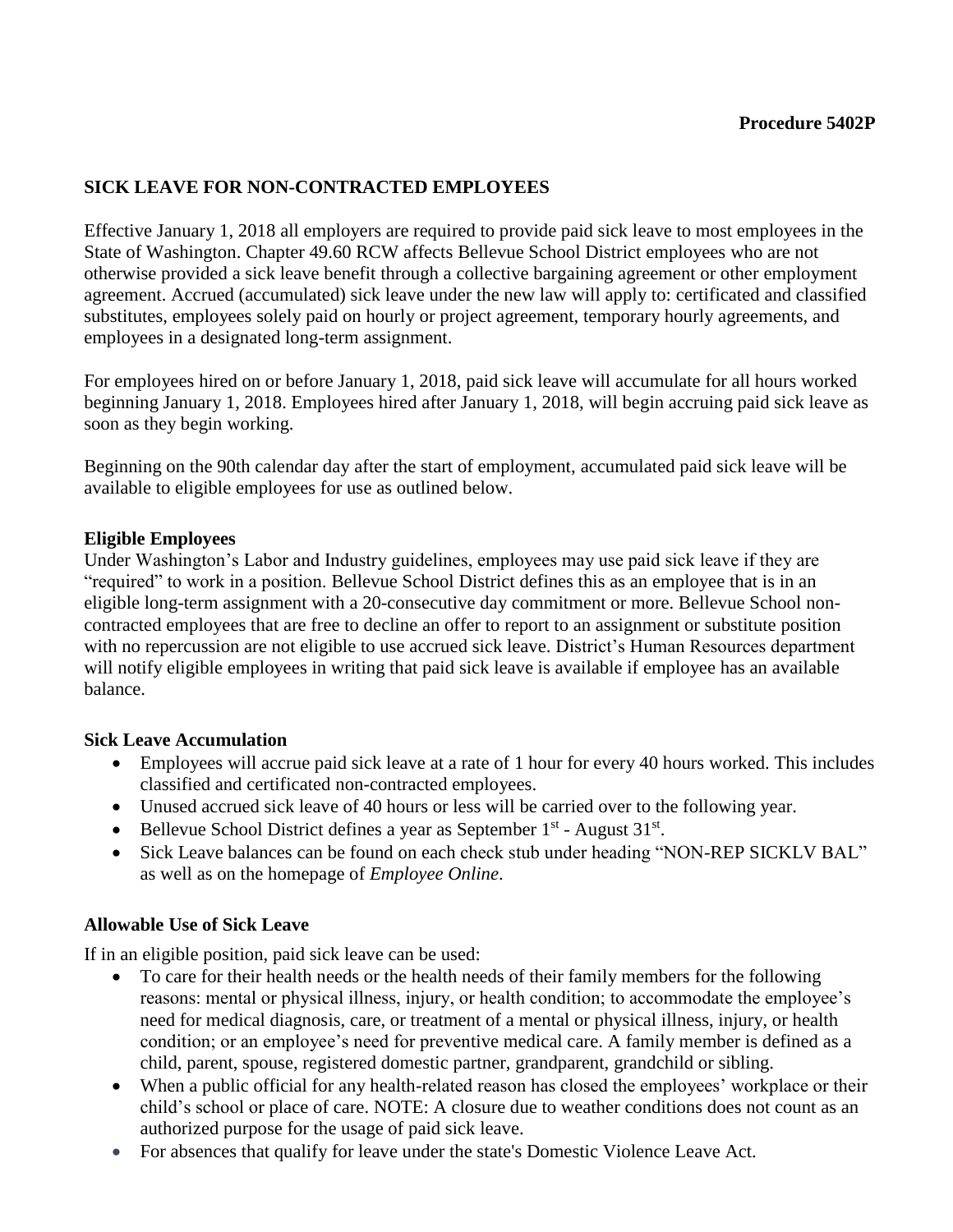If an employee is seeking to use paid sick leave for authorized purposes for more than three (3) consecutive days during which the employee is required to work, the employee may be required to provide verification that establishes or confirms that the use of paid sick is for an authorized purpose.

Paid Sick leave can be used in sick leave increments consistent with normal business practices:

- Certificated non-contracted employee (in position that would require substitute during absence) 4, 5, 8-hour increments *(Variance Application submitted)*
- Certificated non-contracted employee (in position that would NOT require substitute during absence) – 15-minute increments
- Classified non-contracted employee 15-minute increments
- Custodial non-contracted employee 15-minute increments
- Transportation non-contracted employee 15-minute increments
- Nutritional Services non-contracted employee 15-minute increments

### **Rate of Pay**

Paid sick leave will be compensated at employee's normal hourly rate of pay. The current assignment will dictate the rate of pay for any used sick leave.

## **Procedure for Use of Accumulated Sick Leave**

If an employee is eligible to use accrued sick leave they are required to Contact Bellevue School District's Sub Coordinator to report need to utilize sick leave. Sub Coordinator is responsible for entering reporting of sick leave and act as a timekeeper.

#### **Shared Leave Program**

Bellevue School District has not established a shared paid sick leave program for non-contracted employees.

## **Sick Leave Transfer between Washington State Districts**

Sick Leave hours accumulated at Bellevue School District as a non-contracted employee are not transferable to other Washington State School Districts or other private/public company or entity.

#### **Separation of Employment**

If an employee is rehired within twelve (12) months of separation, Bellevue School District will reinstate any unused accumulated paid sick leave from the previous period of employment.

## **Hiring into a Contracted Position**

If a non-contracted employee is hired into a **contracted** position, sick leave balances previously earned will be available for use up to 40 hours. Sick leave balances will be maintained separate and all hours accumulated as a non-contracted employee will be used first.

## **Exemption from Paid Sick Leave**

**Certificated** coaching staff are exempt by the "Professional Exemption" listed in L & I Administrative Policy Es.A.9.5, at page 5.